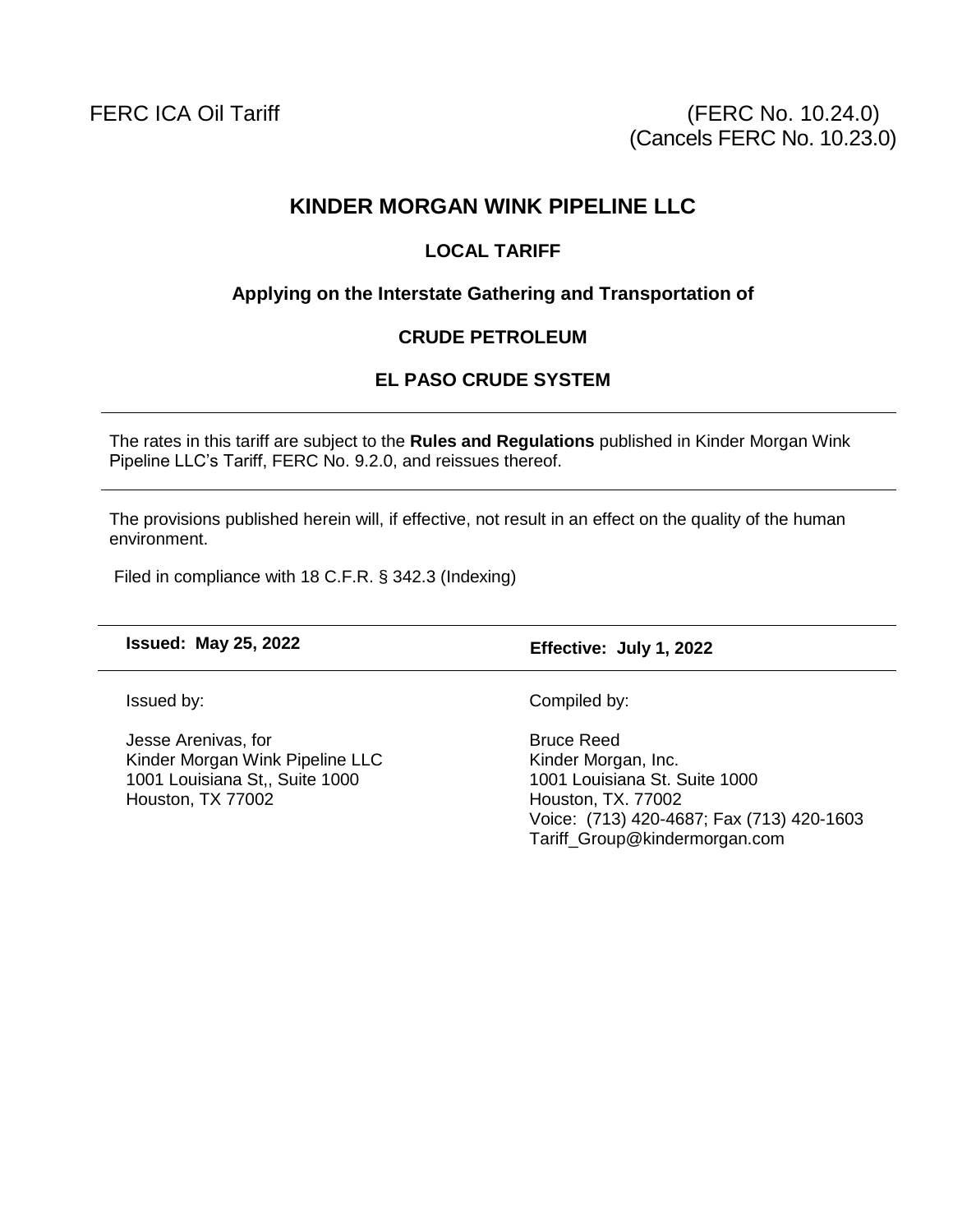| <b>ITEM 300. TABLE OF RATES</b>                                                                                                                                                                       |                                                                |          |             |  |  |
|-------------------------------------------------------------------------------------------------------------------------------------------------------------------------------------------------------|----------------------------------------------------------------|----------|-------------|--|--|
| [W][I] Increased [D] Decreased. All rates in this item are increased decreased, unless otherwise noted.<br>(Rates in Cents Per Barrel, applying on the transportation of Crude Petroleum by pipeline) |                                                                |          |             |  |  |
| <b>FROM</b>                                                                                                                                                                                           | TO                                                             |          |             |  |  |
|                                                                                                                                                                                                       | Kinder Morgan<br>Jackrabbit Station<br><b>Connection Point</b> | Wink, TX | El Paso, TX |  |  |
| Sunoco Yates, Ward County, TX                                                                                                                                                                         |                                                                | 34.19    | 107.56      |  |  |
| Mason Junction, Reeves County, TX                                                                                                                                                                     |                                                                |          | 75.87       |  |  |
| McCamey, Upton County, TX                                                                                                                                                                             | 34.16                                                          | 34.16    | 118.65      |  |  |
| North Snyder Station, Scurry County, TX                                                                                                                                                               |                                                                | 24.44    | 124.66      |  |  |
| Porterville Station, Loving County, TX                                                                                                                                                                |                                                                |          | 85.59       |  |  |
| Wink Station, Winkler County, TX                                                                                                                                                                      | 5.94                                                           |          | 100.22      |  |  |
| Centurion Pipeline / Kinder Morgan Wink<br>Pipeline Inter-connect, Winkler County, TX                                                                                                                 | 3.59                                                           |          |             |  |  |
| Kinder Morgan Jackrabbit Station<br>Connection Point, Winkler County, TX                                                                                                                              |                                                                | 3.57     | 103.79      |  |  |

| <b>ITEM 310. GATHERING CHARGE</b><br>[W][I] increased <del>[D]Decreased</del> . All rates in this item are increased decreased, |                                                                                                                                               |                            |  |  |
|---------------------------------------------------------------------------------------------------------------------------------|-----------------------------------------------------------------------------------------------------------------------------------------------|----------------------------|--|--|
| unless otherwise noted.                                                                                                         |                                                                                                                                               |                            |  |  |
| 310.1                                                                                                                           | When gathering services are performed by Carrier, gathering charges will be assessed<br>at the locations listed below at the rates indicated. |                            |  |  |
|                                                                                                                                 | Location:                                                                                                                                     | Rate<br>(Cents per Barrel) |  |  |
|                                                                                                                                 | Sharon Ridge, Scurry County, Texas                                                                                                            | 41.44                      |  |  |
|                                                                                                                                 | Cordona Lake, Crane County, Texas                                                                                                             | 41.44                      |  |  |
|                                                                                                                                 |                                                                                                                                               |                            |  |  |